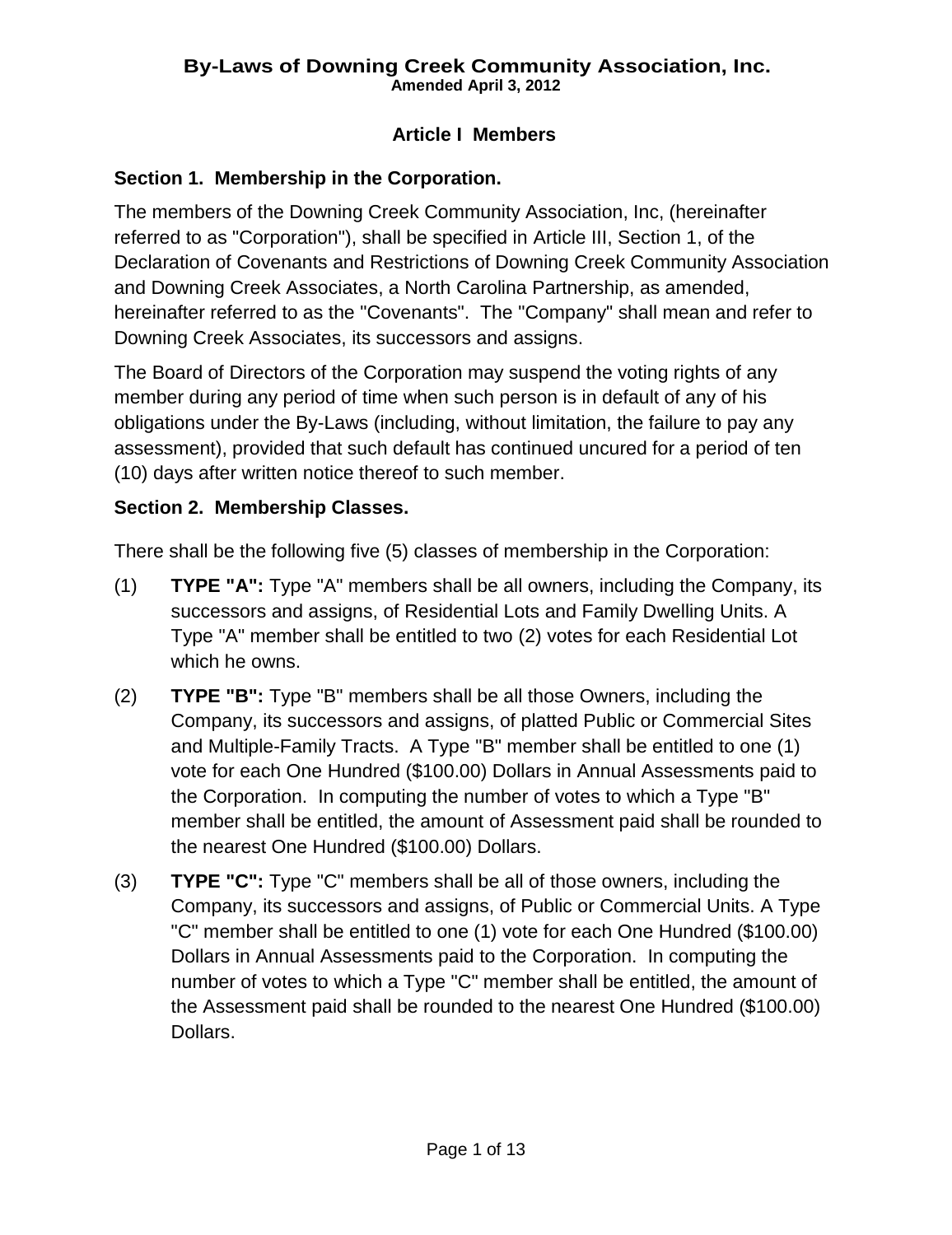- (4) **TYPE "D":** Type "D" members shall include all those Owners, including the Company, its successors and assigns, of Unsubdivided Lands and Development Unit Parcels held and intended for future development by the company or a third party. A Type "D" member shall be entitled to one (l) vote for each One Hundred (\$100.00) Dollars of Annual Assessments paid to the Corporation. In computing the number of votes to which a Type "D" member shall be entitled, the amount of the Assessment paid shall be rounded to the nearest one Hundred (\$100.00) Dollars.
- (5) **TYPE "E":** The Type "E" member shall be the Company, its successors and assigns. The Type "E" member shall be entitled to elect a portion of the Board of Directors as set out in Article VII of the Articles of Incorporation.

Payment of Special Assessments shall not entitle Type "A", "B", "C", and "D" members to additional votes. When any property entitles the Owner to membership as Type "A", "B", "C", or "D" member of the Corporation is owned of record in the name of two (2) or more persons or entities, whether fiduciaries, joint tenants, tenants in common, tenants in partnership or in any other manner of joint or common ownership, or if two (2) or more persons or entities have the same fiduciary relationship respecting the same property, then unless the instrument or order appointing them or creating the tenancy otherwise directs and it or a copy thereof is filed with the Secretary of the Corporation, their acts with respect to voting shall have the following effect:

- (1) If only one (l) votes, in person or by proxy, his act shall bind all;
- (2) If more than one (1) votes, in person or by proxy, the act of the majority so voting shall bind all;
- (3) If more than one (1) votes, in person or by proxy, but the vote is evenly split on any particular· matter, each fraction shall be entitled to its proportionate share of the vote or votes;
- (4) If the instrument or order filed with the Secretary of the Corporation shows that any such Tenancy is held in unequal interest, a majority or even split under subparagraphs (2) and (3) immediately above shall be a majority or even split in interest in the property to which the vote(s) is attributable;
- (5) The principles of this paragraph shall apply, insofar as possible, to execution of proxies, waivers, consents or objections, and for the purpose of ascertaining the presence of a quorum.

The voting rights of any Owner may be assigned by said Owner to his lessee; provided, however, that the Owner may not assign to such lessee any vote or votes not attributable to the property actually leased by such lessee.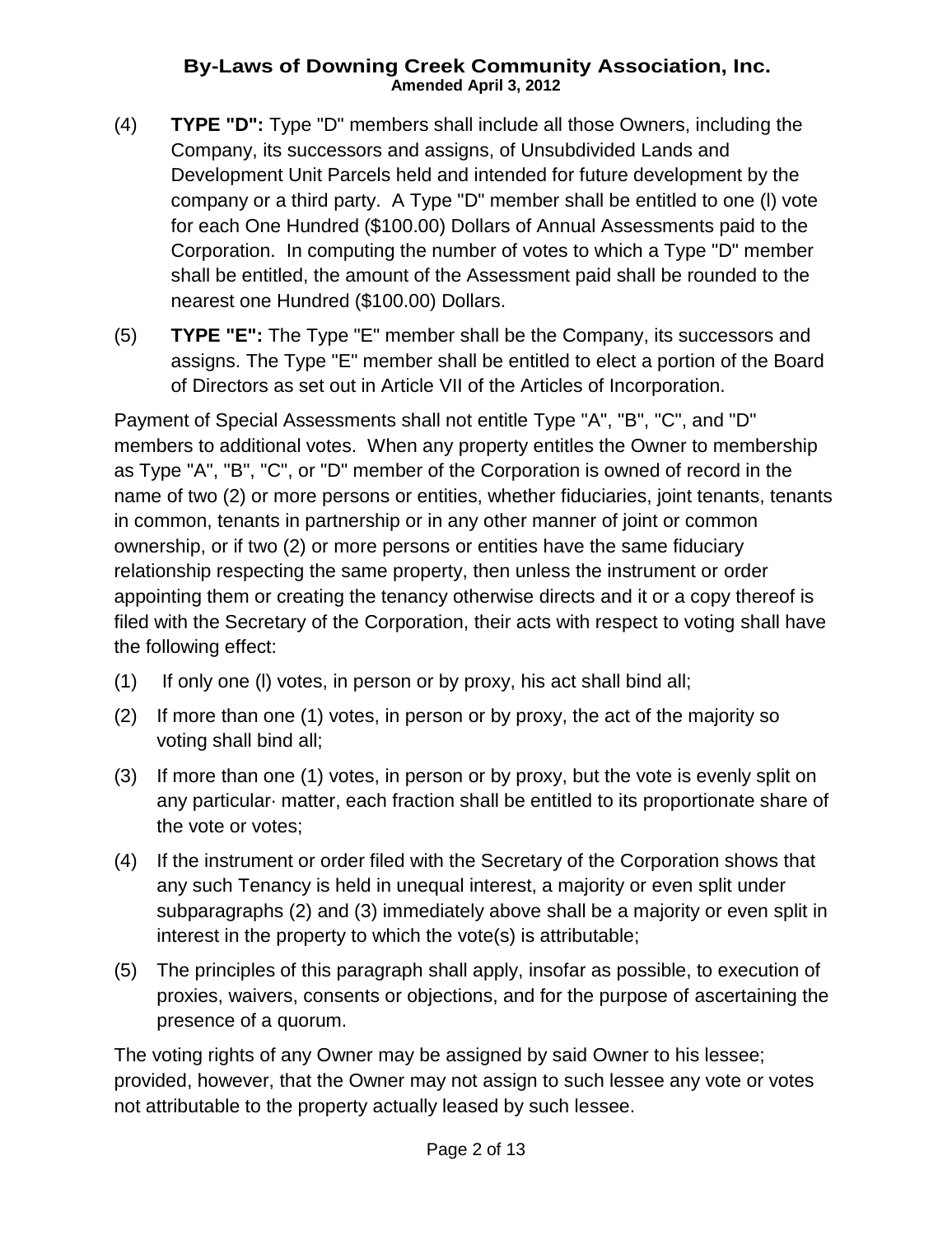### **Section 3. Voting Rights in the Corporation.**

The members of the Corporation shall have the right to vote for the election and removal of directors' and upon such other matters with respect to which a vote of members is required under the laws of the state of North Carolina. Each member of Type "A", "B", "C", and "D" membership classes shall be entitled to as many votes as equals the total number of votes he is entitled to based on his ownership of or Tenancy in one (l) or more of the various classifications of property as computed by the formula set out hereinabove in Section 2 hereof. In the election of directors, each member may cast the total, number of votes to which he is entitled for each vacancy to be filled by a Class I Director. Cumulative voting shall not be allowed. Members, except the Type "E" membership, are divided into classes for the purpose of computing voting rights and shall not vote as a class.

### **Section 4. Members to Have Power of Referendum in Certain Instances.**

Where specifically provided for herein, the members, or some specific portion thereof, shall have the power to approve or reject certain actions proposed to be taken by the Corporation by Referendum. In the event fifty-one (51%) percent, or more, of the votes actually returned to the Corporation within the specified time shall be in favor of such action, the Referendum shall be deemed to "pass" and the action voted upon will be deemed to have been authorized by the members; provided, however, that if a higher percentage vote require" to "pass" shall be specifically expressed herein, that higher percentage shall control in that instance. The Board of Directors may not undertake any action requiring a Referendum without complying with the provisions herefor. At any time the Type "A", "B", "C", and "D" members have the ability to elect a majority of the Board of Directors, the members may require a Referendum on any action of the Board of Directors by presenting to the Secretary of the Board within thirty (30) days of the taking of such action or ratification by the Board of its intent to take such action a petition signed by not less than twenty five (25%) percent of the members.

#### **Article II Meeting of Members**

#### **Section 1. Annual Meeting.**

The annual meeting of the members shall be held on such date during April or May of each year as shall be fixed yearly by a resolution of the Board of Directors. Such annual meetings shall be held for the purpose of electing directors and for transaction of such other business as may come before the meeting.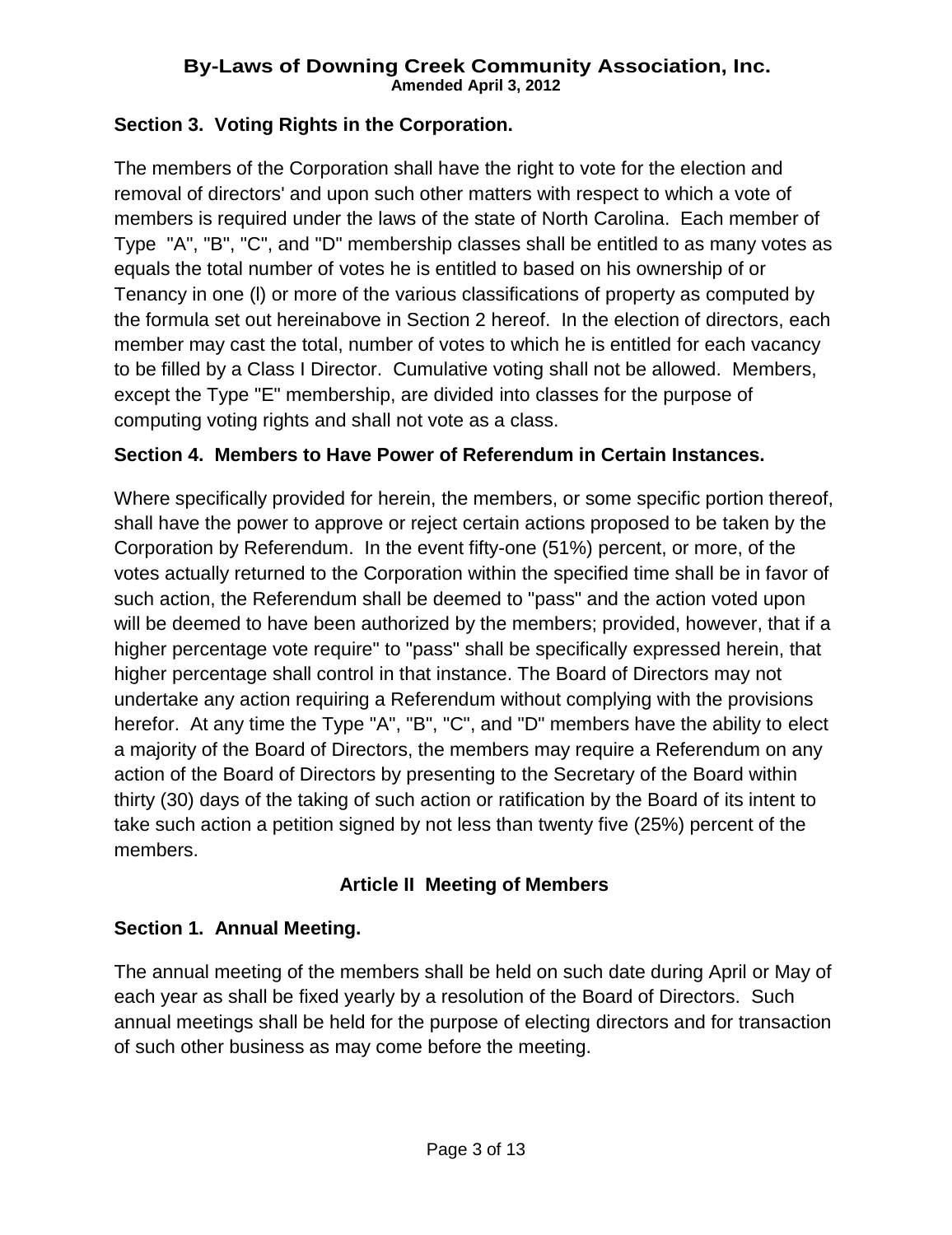### **Section 2. Special Meeting.**

Special meeting of the members may be called by the President, the Board of Directors or, subsequent to the first annual meeting, members of the corporation holding not less than one-fifth of the votes.

#### **Section 3. Place of Meeting.**

The Board of Directors or the President may designate any location within Durham or Orange Counties, North Carolina as the place for any annual meeting or special meeting called by the Board of Directors, and the President may designate any location as the place for any special meeting called by him. If no designation is made or if a special meeting is called by the members of the Corporation, the place of meeting shall be the principal office of the Corporation within Durham County, North Carolina.

### **Section 4. Notice of Meeting.**

Written notice stating the place, day and hour of the meeting, and in case of a special meeting, the purpose or purposes for which the meeting is called, shall be mailed or delivered not less than thirty (30) days before the date of the meeting, either personally or by mail, by or at the direction of the President or the Secretary or the person calling the meeting, to each member of the Corporation at his address as shown on the records of the Corporation. A member may, in writing, signed by him, waive notice of any meeting before or after the date of the meeting stated therein.

# **Section 5. Informal Action by Members.**

Any action required or permitted by law to be taken at a meeting of the members of the Corporation may be taken without a meeting if a consent in writing setting forth the action so taken shall be signed by all of the members of the Corporation, which consent shall be filed with the Secretary Of the Corporation as part of the corporate records.

# **Section 6. Quorum Required for any Action Authorized at Regular or Special Meetings of the Corporation.**

The quorum required for any action which is subject to vote of the members at an open meeting of the Corporation (as distinguished from the Referendum) shall be as follows:

a. The first time a meeting of the members of the Corporation is called to vote on (i) an increase in the Maximum Regular Annual Assessment greater than that provided for by subparagraph (o) of Section 3 of Article· V of the Covenants, (ii)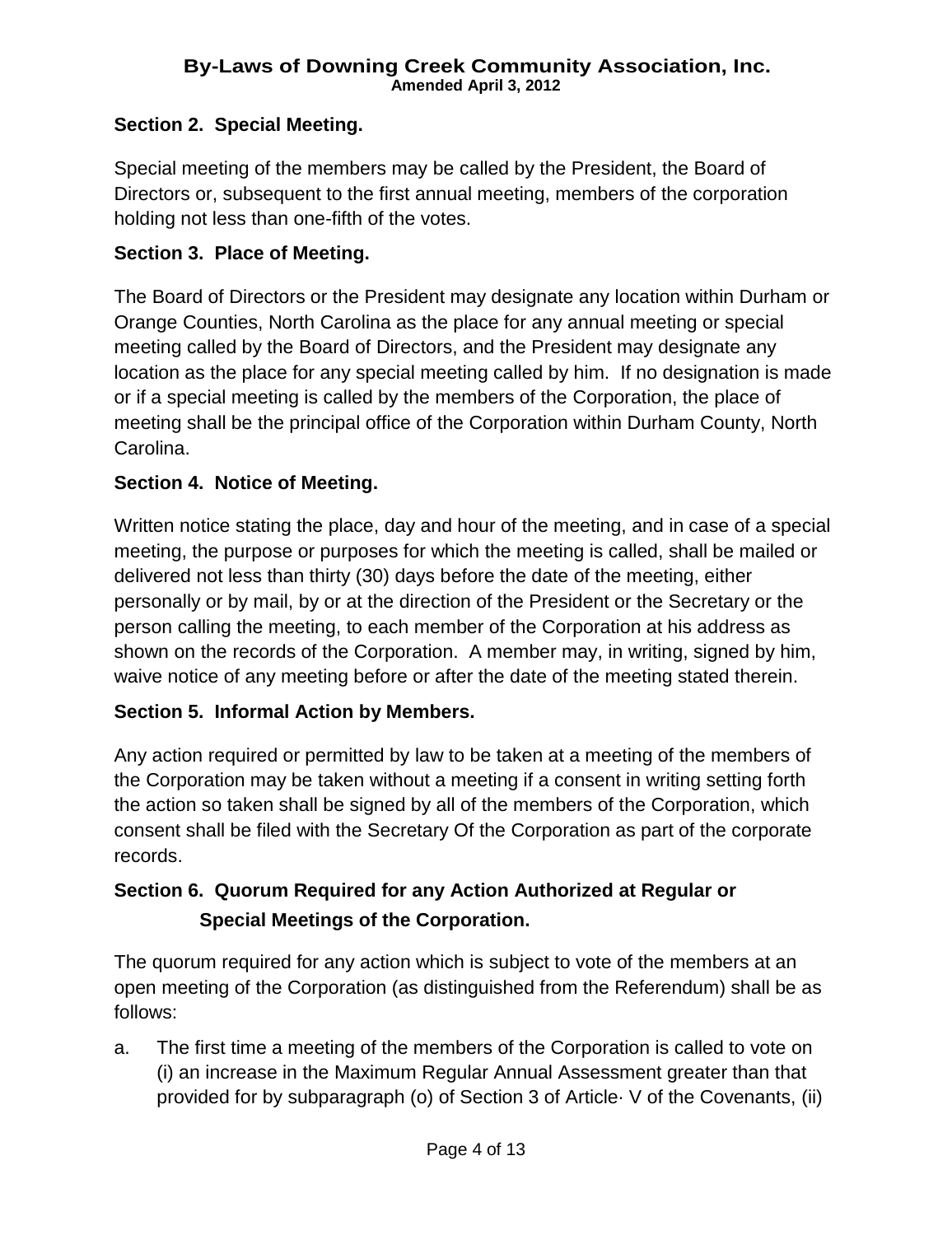a Special Assessment as provided for by Section 4 of Article V of the Covenants, (iii) the gift or sale of any parcel of land and improvements thereon designated as a Common Property or Restricted Common Property as provided for by subparagraph (f) of Section 4 of Article IV of the Covenants, (iv) an Amendment to the Covenants as provided for by Section 2 of Article VIII of the Covenants, or (v) the termination of the Covenants as provided for by Section 1 of Article VIII of the Covenants, the presence at the meeting of members or proxies entitled to cast sixty (60%) percent of the total vote of the membership required for such action shall constitute a quorum.

b. The first time a meeting of the members of the Corporation is called to vote on any action proposed to be taken by the Corporation, other than that described in subparagraph (a) above, the presence at the meeting of members or proxies entitled to cast thirty (30%) percent of the total vote of the membership required for such action shall constitute a quorum.

If the required quorum is not present at any meeting described in subparagraphs (a) or (b) above, with the exception of any meeting called to vote on the termination of the covenants described in subparagraph (a) (v) above, another meeting or meetings may be called subject to the giving of proper notice and the required quorum at such subsequent meeting or meetings shall be one-half (1/2) of the required quorum at the preceding meeting.

# **Section 7. Conduct of Meetings.**

The directors may make such regulations as they deem advisable for any meeting of the members, including proof of membership in the Corporation, evidence of the right to vote and the appointment and duties of inspectors of votes. Such regulation shall be binding upon the corporation and its members.

# **Section 8. Ballots by Mail.**

When required by the Board of Directors, there shall be sent with notices of regular or special meetings of the Corporation, a statement of certain motions to be introduced for vote of the members and a ballot on which each member may vote for or against each motion. Each ballot which is presented at such meeting shall be counted in calculating the quorum requirements set out in section 6 of this Article II. Provided, however, such ballots shall not be counted in determining whether a quorum is present to vote upon motions not appearing on the ballot.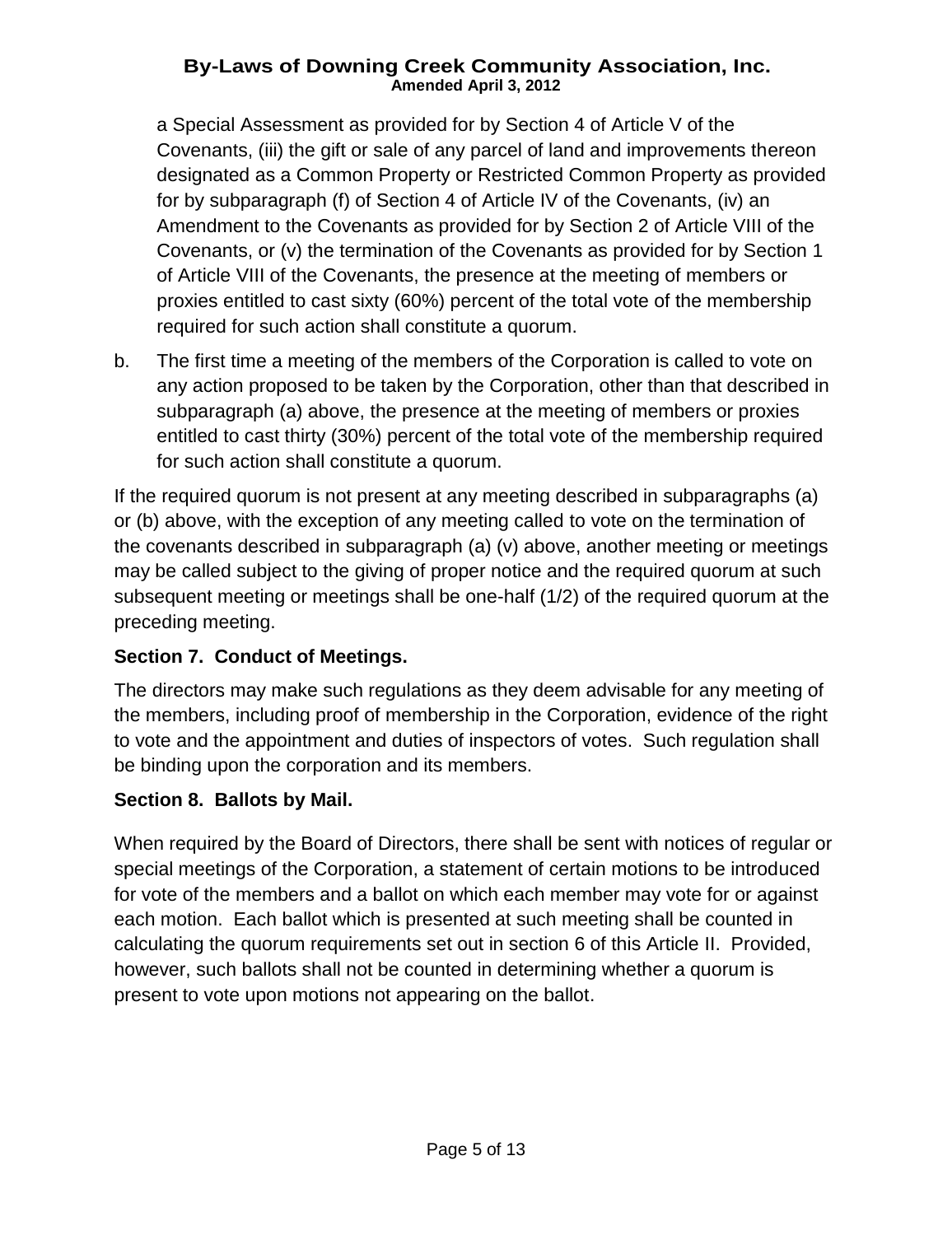# **Article III Directors**

#### **Section 1. General Powers.**

The affairs of the Corporation shall be managed by its directors. The directors need not be members of the Corporation.

#### **Section 2. Tenure.**

At the first annual meeting, the member shall elect directors to serve until the second subsequent Annual Meeting. At each annual meeting thereafter (or at a Special Meeting expressly called for election of directors required due to increase in the number of members of the Board of Directors), the members shall elect directors as provided in the Articles of Incorporation. Any vacancy occurring in the initial or any subsequent Board of Directors, other than by increase in the number of members of the Board of Directors, may be filled at any meeting of the Board of Directors by the affirmative vote of a majority of the remaining directors, though less than a quorum of the Board of Directors, or by a sole remaining director and, if not previously filled, shall be filled at the next succeeding meeting of the members of the Corporation. Any director elected to fill a vacancy, other than by increase in the number of members of the Board of Directors, shall serve as such until the expiration of the term of the director whose position he was elected to fill. Election of directors by the Board of Directors to fill a vacancy may be conducted by mail ballot if the Board of Directors so determine.

#### **Section 3. Annual Meetings.**

Annual meetings of the Board of Directors shall be held annually immediately following the annual meeting of the members. The Board of Directors may provide by resolution the time and place for the holding of additional regular meetings of the Board without notice.

#### **Section 4. Special Meetings.**

Special meetings of the Board of Directors may be called by or at the request of the President or any two directors by giving notice thereof as provided in Section 5 of this Article III. Such persons calling a special meeting of the Board of Directors may fix any location as the place for holding such special meeting.

#### **Section 5. Notice**

When notice of any meeting of the Board of Directors is required, such notice shall be given at least three days previous to such meeting by written notice delivered personally or sent by mail to each director at his address as shown on the records of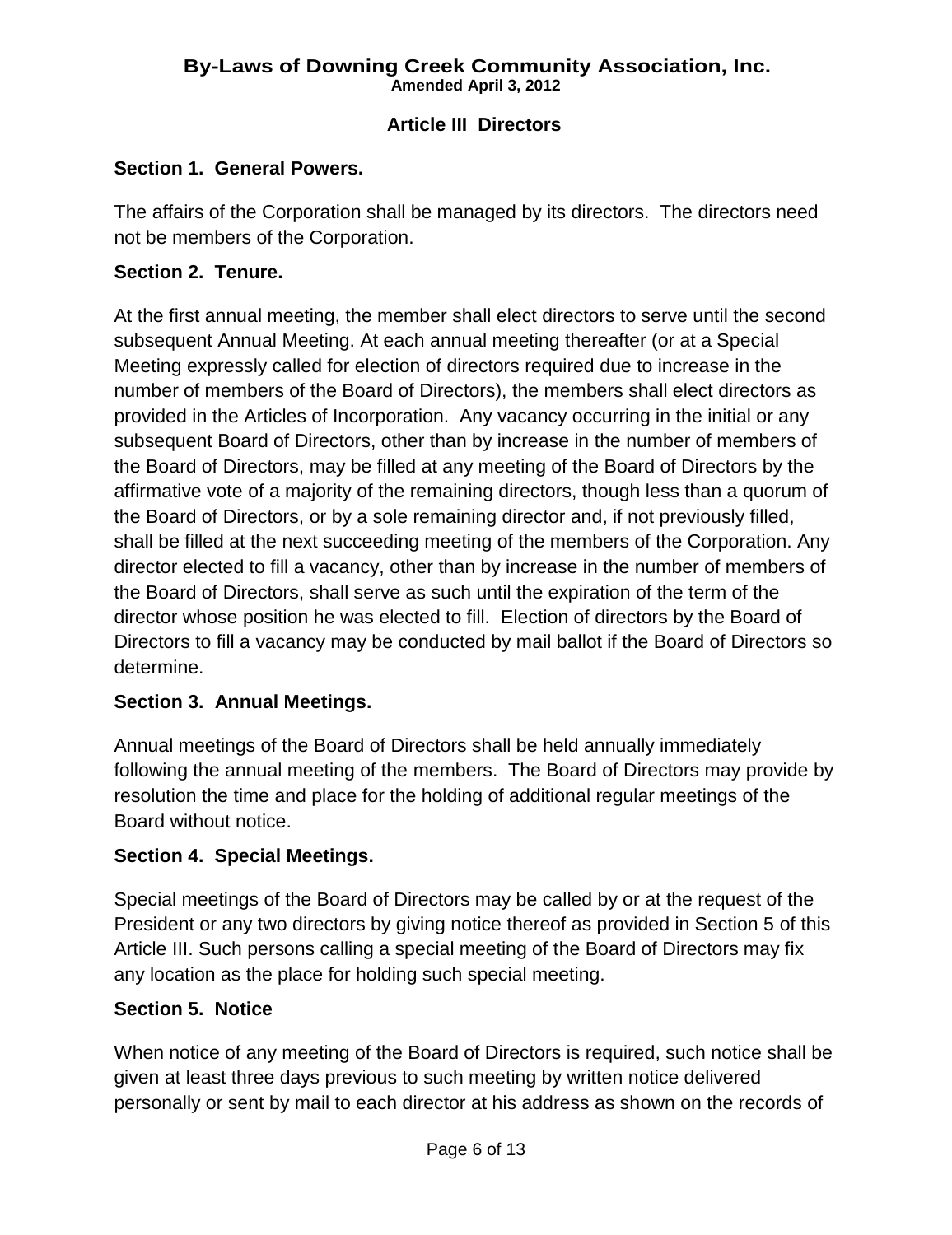the Corporation. If mailed, such notice shall be deemed to be delivered when deposited, postage prepaid, in the United States mail in a sealed envelope properly addressed. Any director may waive notice of any meeting before or after the time of the meeting stated therein and attendance of a director at any meeting shall constitute a waiver of notice of such meeting except where a director attends a meeting for the purpose of objecting to the transaction of any business because the meeting is not lawfully called or convened. Neither the business to be transacted to, nor the purpose of, any regular or special meeting of the Board need be specified in the notice or waiver of notice of such meeting unless specifically required by law, the Articles of Incorporation, these By-Laws or the Covenants.

# **Section 6. Quorum.**

A majority of the Board of Directors shall constitute a quorum for the transaction of business at any meeting of the Board; but if less than a majority of the directors are present at said meeting, a majority of the directors present may adjourn the meeting without further notice.

### **Section 7. Manner of Acting.**

The act of a majority of the directors present at a meeting at which a quorum is present shall be the act of the Board of Directors.

# **Section 8. Compensation.**

Directors as such shall not receive any stated salaries for their services, but by resolution of the Board of Directors any director may be reimbursed for his actual ·expenses incurred in the performance of his duties as director but nothing herein contained shall be construed to preclude any director from serving the Corporation in any other capacity and receiving compensation therefor.

# **Section 9. Informal Action by Directors.**

Any action required or permitted by law to be taken at a meeting of directors may be taken without a meeting if a consent in writing setting forth the action so take shall be signed by a majority of the directors, which consent shall be filed with the secretary of the Corporation as part of the corporate records. If agreed to by all directors, any action may also be voted on electronically, as by telephone or email, provided this action is documented in the minutes of the following meeting.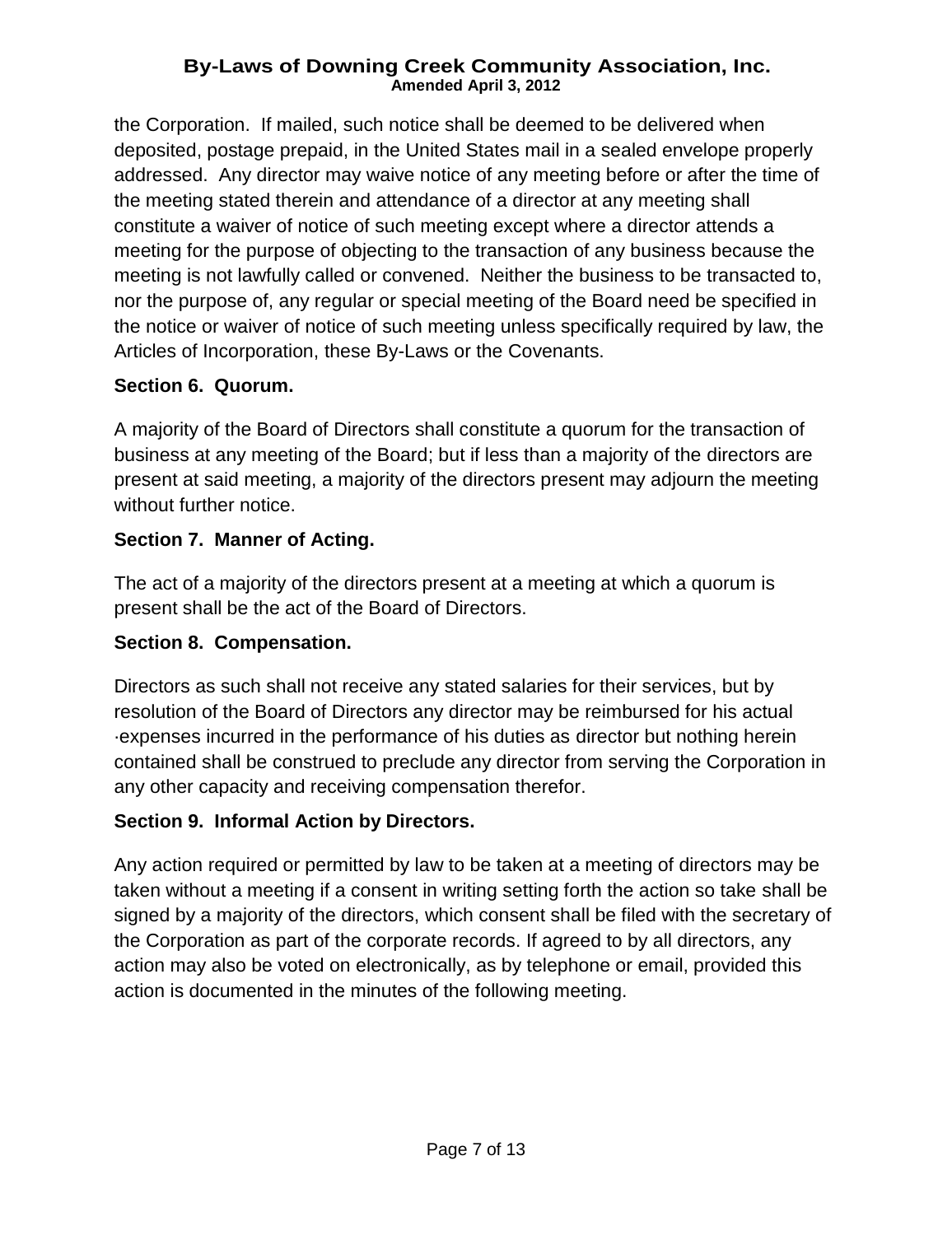# **Article IV Powers and Duties of the Board of Directors**

### **Section l. Powers.**

The Board of Directors shall have power to:

- a. adopt and publish rules and regulations governing the use of the Common Properties and Restricted Common Properties and the personal conduct of the members and their guests thereon, and to establish penalties for the infraction thereof;
- b. suspend the voting rights and right to use the Common Properties and Restricted Common Properties during any period in which such member shall be in default in the payment of any assessment levied by the Corporation. Such rights may also be suspended after notice and hearing, for a period not to exceed sixty (60) days for infraction of published rules and regulations;
- c. exercise for the Corporation all powers, duties and authority vested in or delegated to the Corporation and not reserved to the membership by other provisions of these By-Laws, the Articles of Incorporation or the Covenants;
- d. employ a manager, an independent contractor, or such other employees as they deem necessary, and to prescribe their duties.

# **Section 2. Duties**

It shall be the duty of the Board of Directors to:

- a. cause to be kept a complete record of all its acts and corporate affairs and to present a statement thereof to the members at the annual meeting of the members, or at any special meeting when such statement is requested in writing by one-fourth (1/4) vote of the members who are entitled to vote;
- b. supervise all officers, agents and employees of the Corporation, and to see that their duties are property performed;
	- (1) fix the amounts of all assessments;
	- (2) send written notice of all assessments to every owner subject thereto;
	- (3) in the discretion of the Board of Directors, foreclose the lien against any property for which assessments are not paid within thirty (30) days after the due date or to bring an action at law against the owner personally' obligated to pay the same; and
	- (4) provide for a Board of Architectural Review.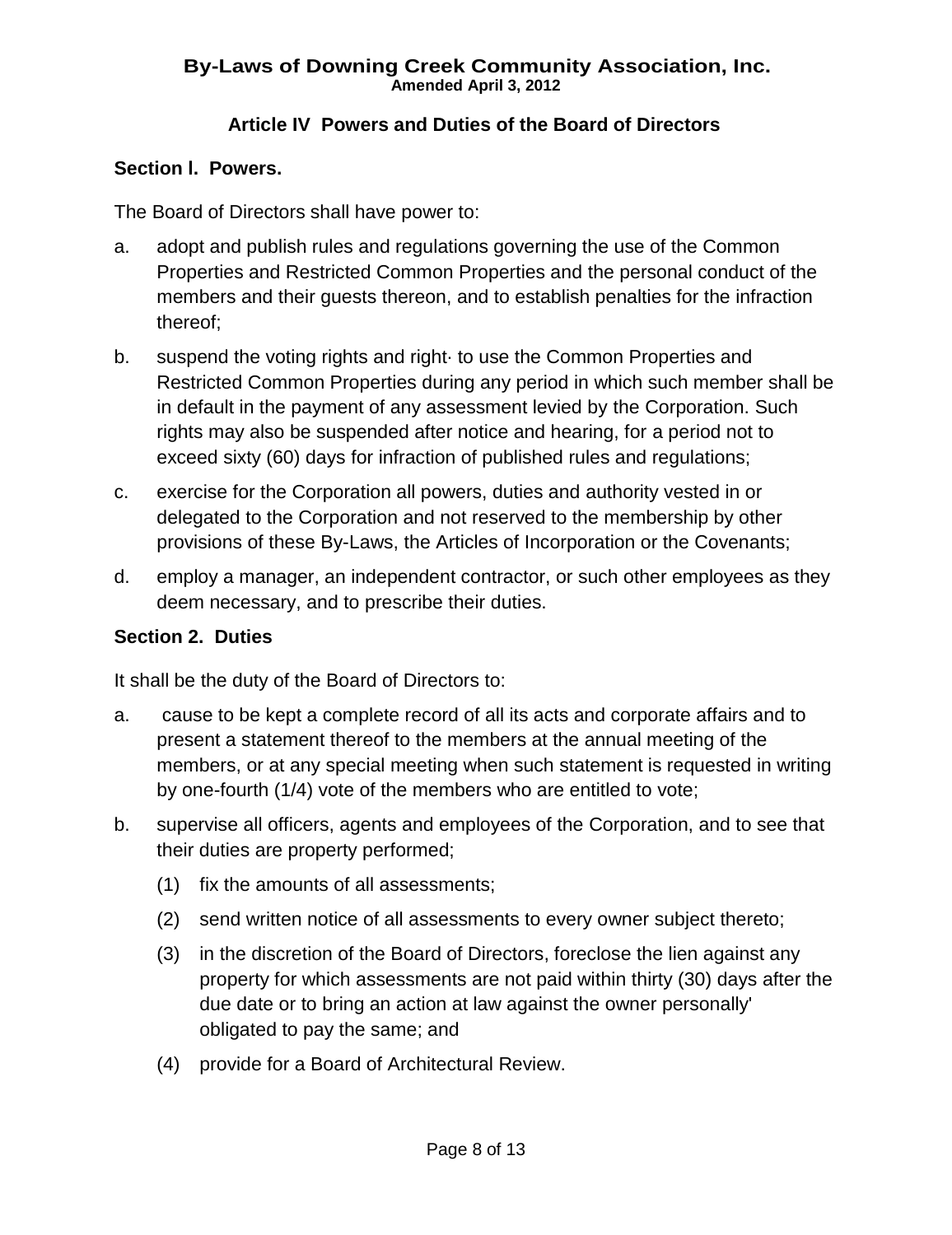- c. issue, or cause an appropriate officer to issue, upon demand by any person, a certificate setting forth whether or not any assessment has been paid. A reasonable charge may be made by the Board for the issuance of these certificates, If a certificate states an assessment has been aid, such certificate shall be conclusive evidence of such payment;
- d. procure and maintain adequate liability and hazard insurance on property owned or leased by the Corporation;
- e. cause all officers or employees having fiscal responsibilities to be bonded, as it may deem appropriate;
- f. cause the Common Properties, Restricted Common Properties, Intended Common Properties, and Intended Restricted Common Properties to be maintained or improved.

### **Article V**

To the extent and in the manner provided by law, the Corporation may participate in mergers and consolidation with other non-profit associations organized for the same purpose, provided, however, that any such mergers or consolidations shall require approval by receiving more than two-thirds of the votes entitled to be cast by Type "A", "B", "C" and "D" members present or represented by proxy at a meeting held in accordance with the provisions of North Carolina State law.

Upon mergers or consolidation of the Corporation with another association or associations, its property right and obligations may, by operation of law, be transferred to another surviving or consolidated association, or in the alternative, the properties, rights and obligations of another association may, by operation of law, be added to the properties of the Corporation as a surviving corporation pursuant to a merger. The surviving or consolidated association may administer the existing property, together with the covenants and restriction established upon any other property as one plan. No mergers or consolidation shall effect any revocation, change or addition to the Covenants, including, without limitation, the maximum limit on assessments and dues of the corporation, or any other matter substantially affecting the interest of members of the Corporation.

# **Article VI**

To the extent provided by law, the Board of Directors of the Corporation shall have the power and authority to mortgage the property of the Corporation and to pledge the revenues of the corporation as security for loans made to the Corporation which loans shall be used by the Corporation in performing its authorized functions; provided that any such mortgage is with the· prior consent of two-thirds of the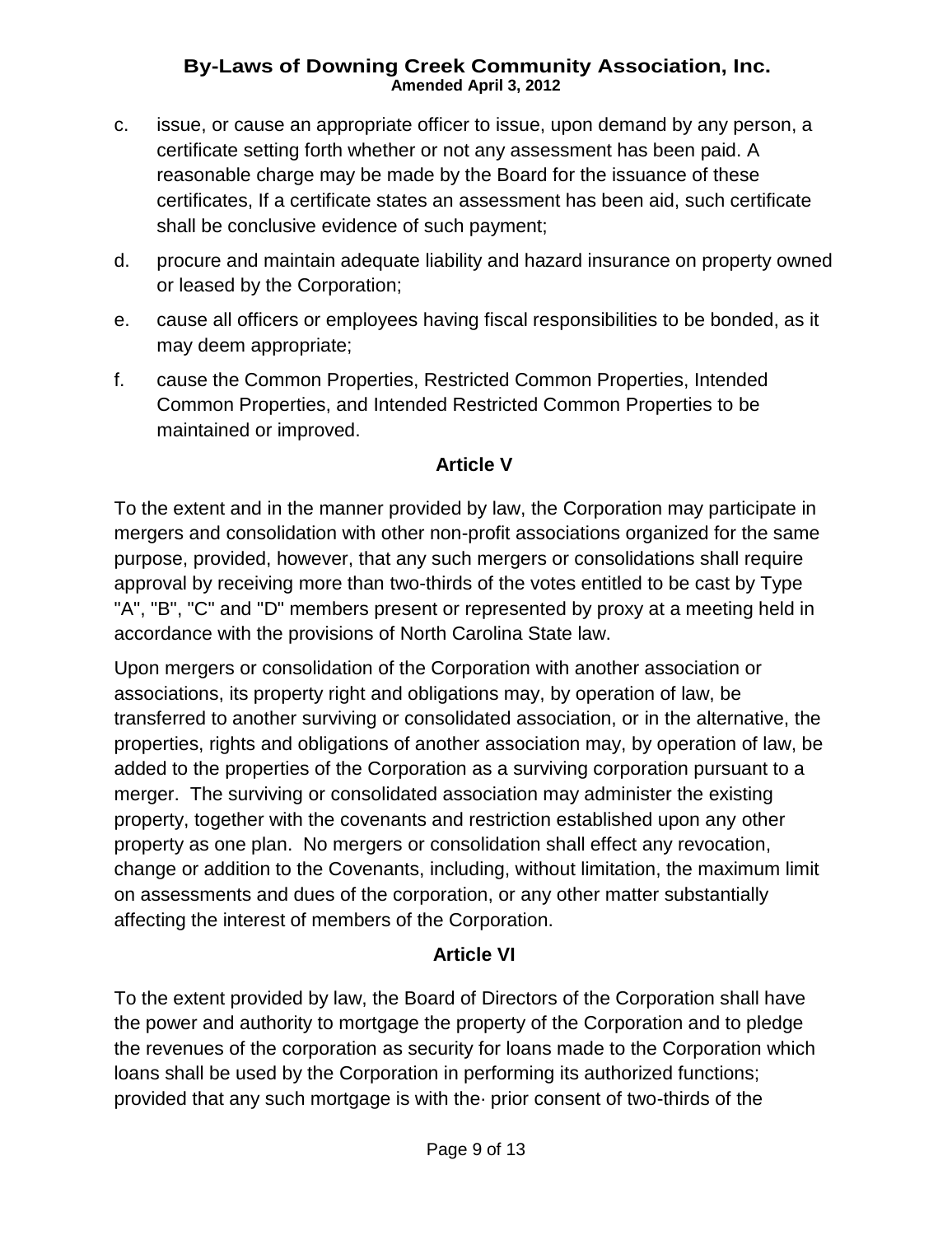members at a duly called meeting of the Corporation. Notwithstanding anything in the covenants to the contrary, the Corporation shall not be allowed to reduce the level of the Annual Assessment below the limit of the Maximum Regular Annual Assessment at any time there are outstanding any amounts due the Company as repayment of any such loans made by the Company to the Corporation without the express written consent of the Company.

# **Section 1. Officers.**

The officers of the Corporation shall be a President, one or more Vice Presidents (the number thereof to. be determined by the Board of Directors), a Secretary and a Treasurer. The Board of Directors any elect such other officers, including one or more Assistant Secretaries and one or more Assistant Treasurers, as it shall deem desirable, such officers to have the authority and perform the duties prescribed from time to time by the Board of Directors. Any two or more offices may be held by the same person, except the offices of President and Secretary. The President shall be a director of the Corporation, Other officers may be, but need not be, directors of the Corporation.

# **Section 2. Election, Term of Office and Vacancies.**

The officers of the Corporation shall be elected annually by the Board of Directors following each annual meeting of the members. A vacancy in any office arising because of death, resignation, removal or otherwise may be filled by the Board of Directors for the unexpired portion of the term.

# **Section 3. Removal.**

Any officer may be removed by the Board of Directors whenever, in its judgment, the best interest of the Corporation will be served thereby.

# **Section 4. Powers and Duties.**

The officers of the Corporation shall each have such powers and duties as generally pertain to their respective offices, as well as such powers and duties as may from time to time be specifically conferred or imposed by the, Board of Directors, except as otherwise determined by the Board of Directors, The President shall be chief executive officers of the Corporation.

# **Section 5. Resignation.**

Any officer may resign at any time by giving written notice to the Board of Directors, the President or the Secretary. Such resignation shall take effect on the date of the receipt of such notice or at any later time specified therein, and unless otherwise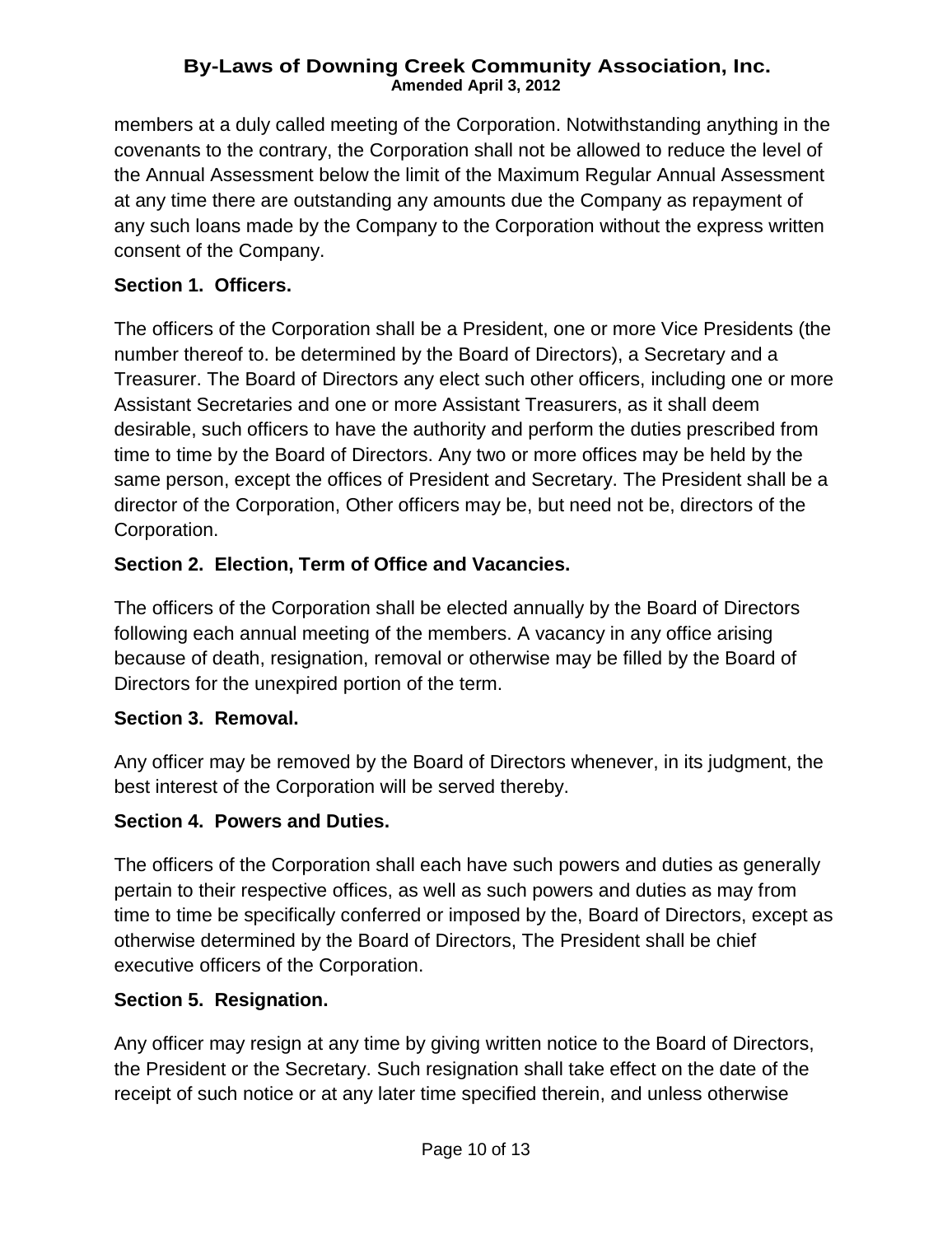specified therein, the acceptance of such resignation shall not be necessary to make it effective.

# **Article VIII Committees**

# **Section 1. Committees of Directors.**

The Board of Directors, by resolution adopted by a majority of the directors in office, may designate one or more committees, each of which shall consist of two or more directors, which committees, to the extent provided in the resolution, shall have and exercise the authority of the Board of Directors in the management of the affairs of the Corporation; provided, however, that no such committee shall have the authority of the Board of Directors as to the following matters: (a) the levey of the Annual Assessment; the dissolution, merger or consolidation of the Corporation; the amendment of the Articles of Incorporation of the corporation; the amendment of the Covenants; mortgage of the properties of the Corporation or the pledge of revenues of the Corporation as security for loans made to the Corporation; or the sale, lease or exchange of any land and any improvements thereon owned by the Corporation; (b) the designation of any such committee or the filling of vacancies in the Board of Directors or in any such committee; (c) the amendment or repeal of these By-laws or the adoption of new By-Laws; and (d) the amendment or repeal of any resolution of the Board of Directors which by its terms shall not be so amendable or repealable.

# **Section 2. Other Committees.**

Other committees not having and exercising the authority of the Board of Directors in the management of the affairs of the Corporation may be designated by a resolution adopted by a majority of directors present at a meeting of which quorum is present. Such committees shall perform such duties and have such powers as may be provided in the resolution.

# **Section 3. Rules.**

Each committee may adopt rules for its own government not inconsistent with the terms of the resolution of the Board of Directors designating the committee or with rules adopted by the Board of Directors.

# **Article IX Certificate of Membership**

The Board of Directors may provide for the issuance of certificates evidencing membership in the Corporation, which shall be in such form as may be determined by the Board.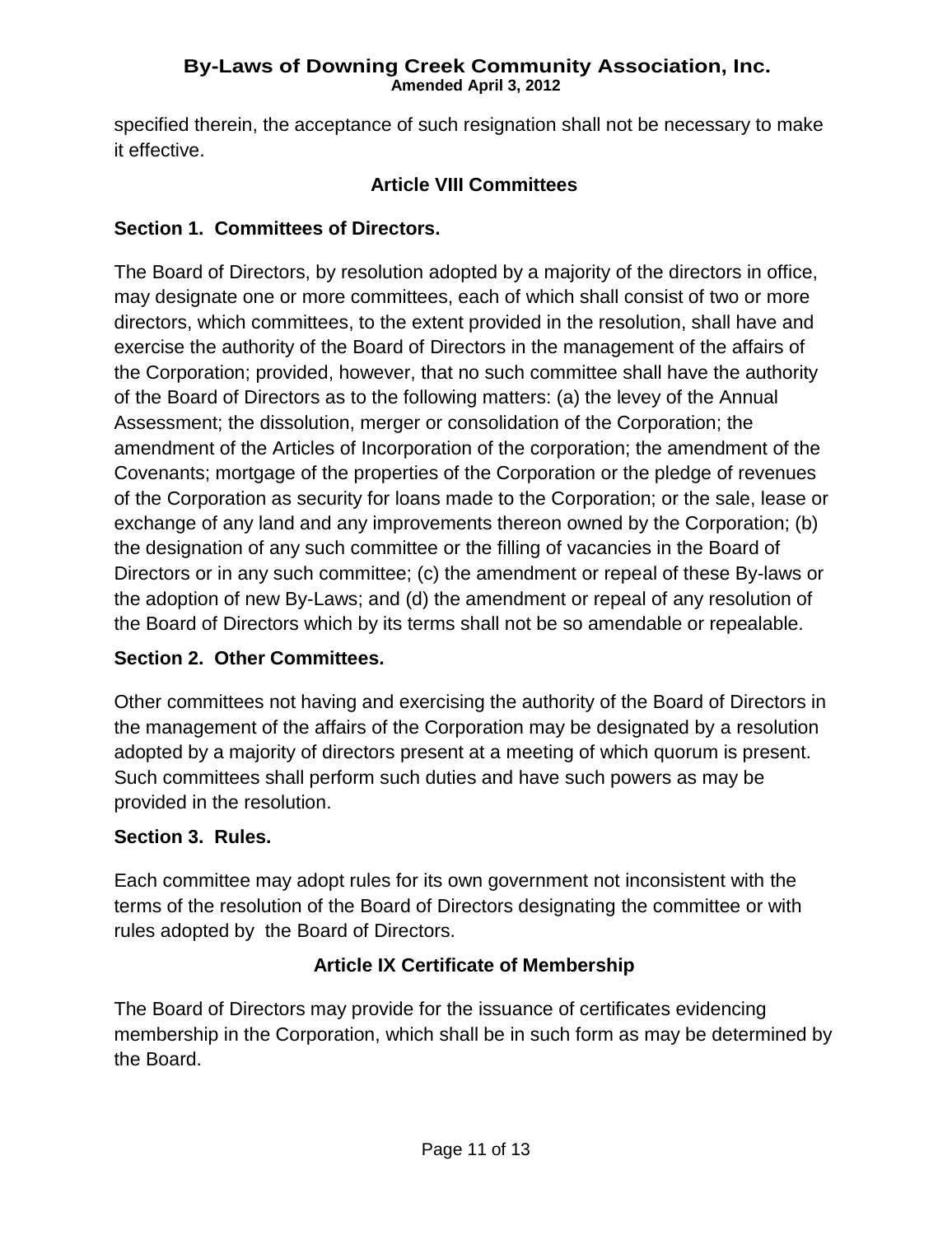# **Article X**

The books, records and papers of the Corporation shall, all times during reasonable business hours, be subject to inspection by any member. The Covenants, the Articles of Incorporation, and the By-Laws of the Corporation shall be available for inspection and purchase by any member at principal office of the Corporation.

#### **Article XI Proxies**

### **Section 1.**

Each member entitled to vote may vote in person or by proxy at all meetings of the Corporation.

### **Section 2.**

All proxies shall be executed in writing by the member or by his duly authorized attorney-in-fact and filed with the Secretary; provided, however, that proxies shall not be required for any action which is subject to a referendum in accordance with the Covenants. No proxy shall extend beyond the date of the meeting for which it is given unless such meeting is adjourned to a subsequent date, and no proxy shall be valid after eleven (11) months from the date of its execution unless otherwise provided in the proxy. Any proxy granted by a member shall automatically cease upon the termination of such member's membership in the Corporation.

# **Article XI Construction**

In the event of a conflict between the Covenants and the Articles of Incorporation or the By-Laws, the Covenants shall control; and in the case of any conflict between the Articles of Incorporation and the By-Laws that the Covenants do not resolve, the Articles of Incorporation shall control.

#### **Articles XIII Assessments**

Subject to the exemptions set forth Article V,1 Section 12 of the Covenants, each member is obligated to pay to the Corporation annual and special assessments which are secured by a continuing lien upon the property against which the assessment is made. Any assessments which are not paid when due shall be delinquent. If the assessment is not paid within thirty (30) days after the due date, the assessment shall, unless waived by the Board of Directors, bear interest from the date of delinquency at the maximum annual interest rate permitted by law, and the corporation may bring an action at law against the Owner personally obligated to pay the same or foreclose the lien against the property, and interest, costs and reasonable attorney's fees of any such action shall be added to the amount of such